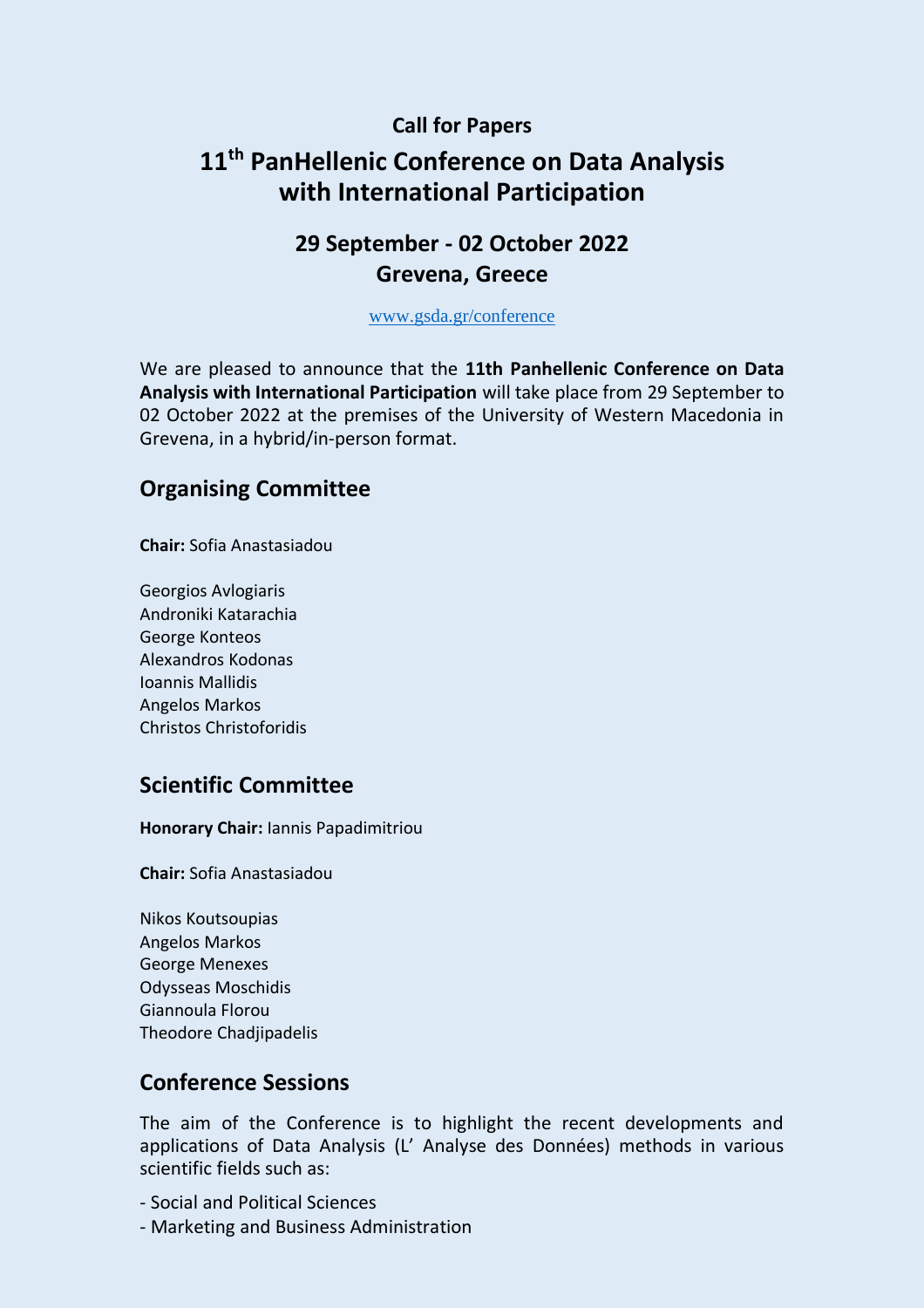- Banking and Finance
- Biostatistics and Bioinformatics
- Biometry
- Data mining
- Education
- Psychology
- Health Sciences
- Library Science
- Linguistics
- Multicriteria Analysis and Decision Making
- Theoretical Developments in Data Analysis

## **Abstract Submission**

Authors willing to present a paper should submit a single page abstract in English by **June 30, 2022** to info@gsda.gr. The text should be written in Microsoft Word or similar word-processing software, in Times Roman 11 pts, single spaced, justified. The paper's title should be centered, in bold, with a font size of 19 pts. The author names and affiliationsshould be written in lower case, centered, with a font size of 12 pts. Please also indicate the corresponding author.

Authors who submit an abstract will be notified of acceptance by **July 18, 2022**. Submission of a paper should be regarded as an undertaking that, should the paper be accepted, at least one of the authors should register by **September 4, 2022**.

The conference will be held in a hybrid/in-person format. Interested parties are requested to indicate their choice of format, virtual or fully local, with abstract submission.

### **Opportunities for publication after the conference**

- Selected papers in English will be published to a special issue of an international journal (to be announced soon on the conference website).

- Selected papers will be published after peer review in Data Analysis Bulletin [\(https://ejournals.epublishing.ekt.gr/index.php/dab\)](https://ejournals.epublishing.ekt.gr/index.php/dab), a journal published by the Greek Society for Data Analysis. Paper submission guidelines are available on the journal's website. Participants should submit their paper in English by **November 15, 2022**.

- Participants who wish to have their paper published in the conference e-proceedings should submit their paper by **November 15, 2022** to [info@gsda.gr.](mailto:info@gsda.gr) The manuscript should not exceed 6 pages.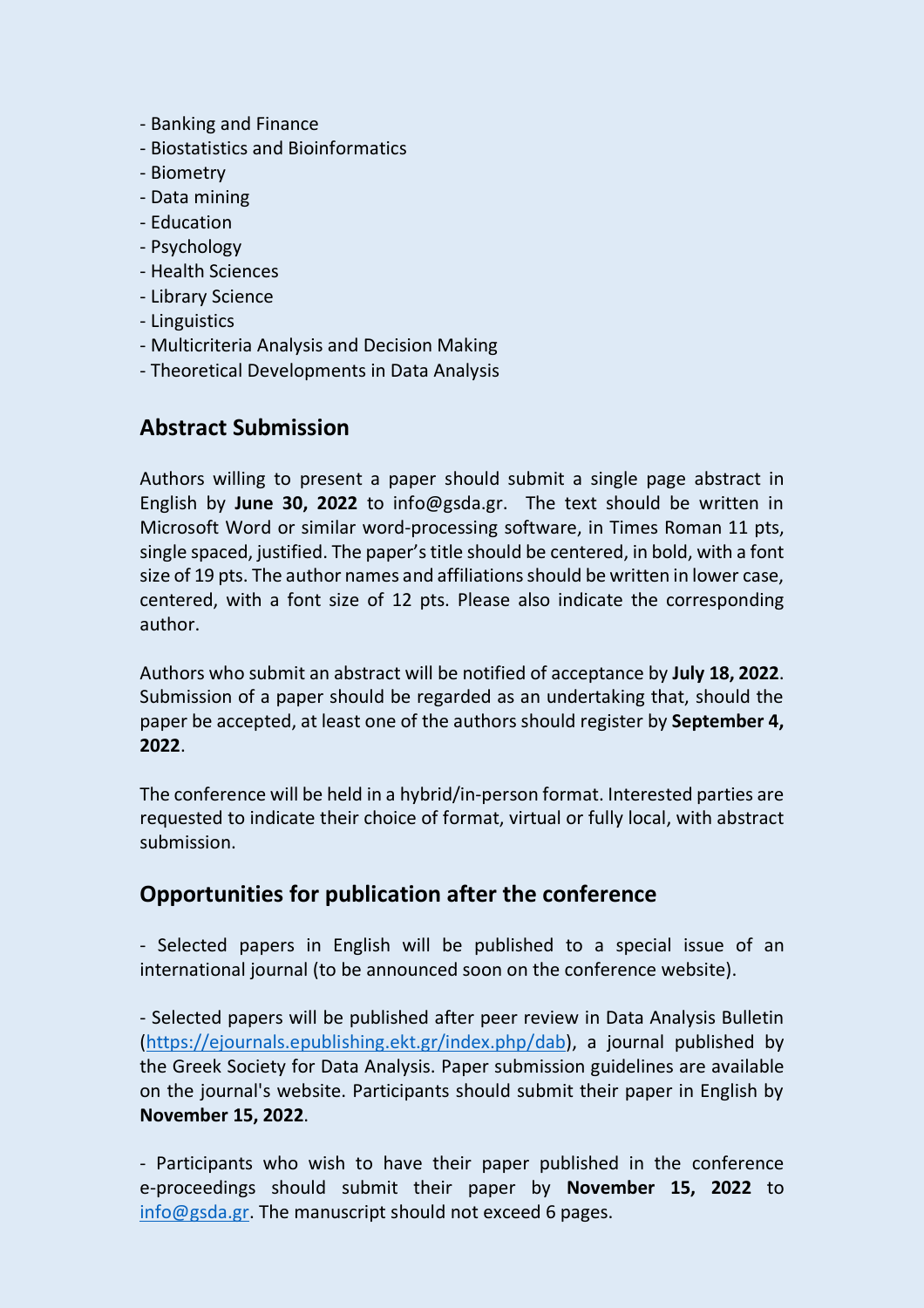# **Registration**

You can register to the conference via the [registration form.](https://forms.gle/kTyUKkU13GQryfTKA)

## **Participation cost**

Faculty members/researchers: **100EUR** (physical presence) or **80EUR** (online, via Zoom)

Students (undergraduate/postgraduate/post-doctoral and PhD students): **30 EUR** (either physical presence or online)

Students of the University of Western Macedonia can attend the conference **free**  of charge.

The participation fee can be paid either at the secretariat at the beginning of the conference or via bank transfer: **IBAN GR8201107630000076300194883** (NATIONAL BANK) and beneficiary is the Greek Society for Data Analysis\*. A confirmation message will be sent to the email you have provided in your registration form. The official receipt will be sent to you after the end of the conference.

\* Charges are borne by the Beneficiary.

### **Accommodation**

The following rates have been arranged:

- [Hotel Αchillion](https://hotelachillion.gr/) (35€ single, 50€ double/night incl. breakfast + 0.50€/night city tax)
- [Milionis Forest Hotel](https://milionishotel.gr/index.php?lang=gr) (42,5€ single, 50€ double/night incl. breakfast + 0.50€/night city tax). These prices are valid for a total of 25-30 persons.

### **Information**

For more information you can contact

Sofia Anastasiadou, Professor, University of Western Macedonia, Tel (+30) 2310410000, [sanastasiadou@uowm.gr](mailto:sanastasiadou@uowm.gr)

# **Conference Website**

<http://www.gsda.gr/conference>